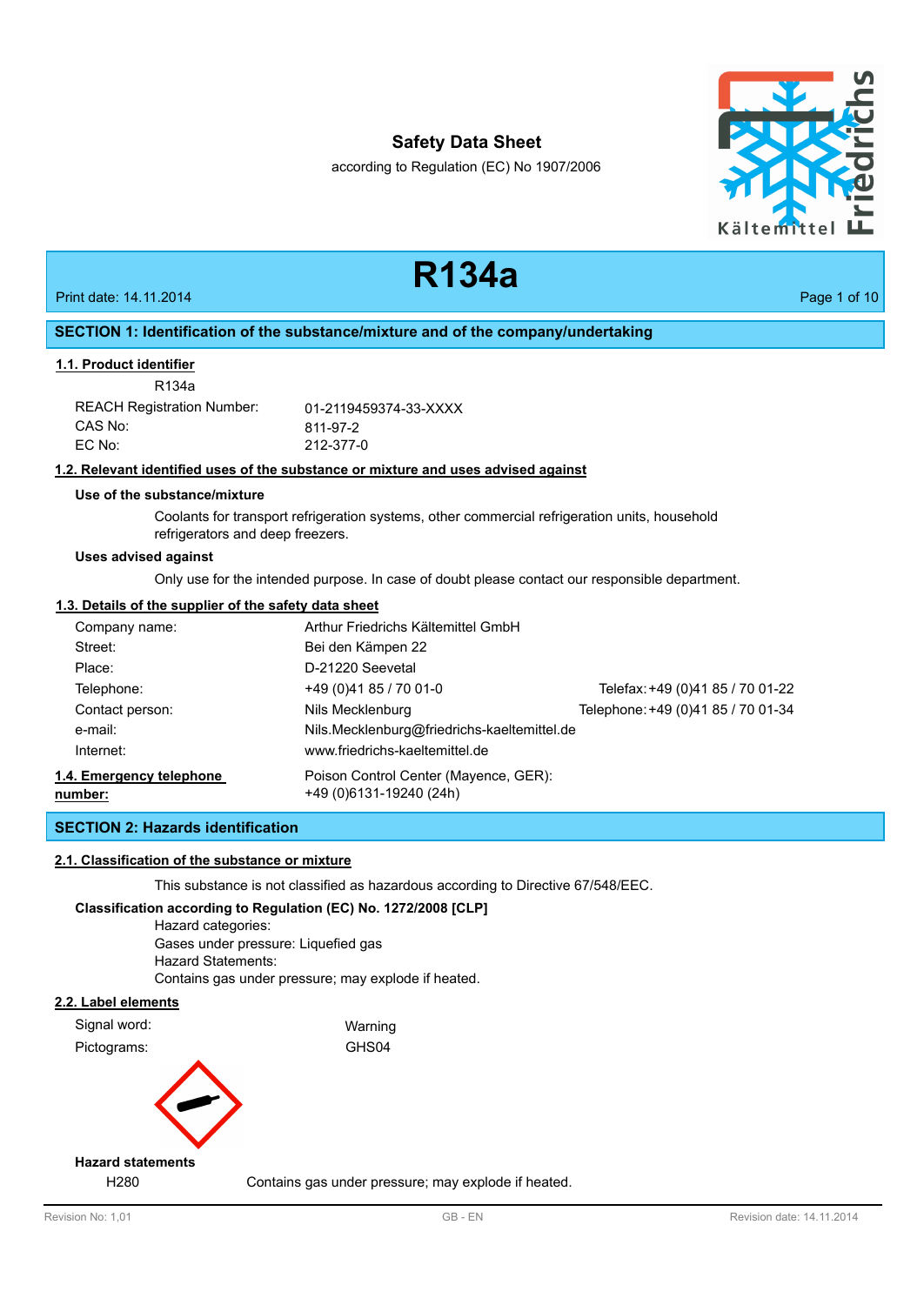according to Regulation (EC) No 1907/2006



# **R134a**

Print date: 14.11.2014 **Page 2 of 10** 

## **Precautionary statements**

P410+P403 Protect from sunlight. Store in a well-ventilated place.

#### **2.3. Other hazards**

Frostbite and burns through contact with liquefied product. Inhalation of high concentrations of gases can have health impairing effects due to the reduced oxygen content . Suffocating in high concentrations. Misuse or intentional inhalation can be fatal as a result of effects on the heart , without alarming symptoms. Following inhalation: disordered cardiac rhythm.

Contains the following fluorinated greenhouse gas recorded in the Kyoto Protocol (chemical name): 1,1,1,2-Tetrafluoroethane

The product does not meet the PBT or vPvB criteria in Annex XIII of the REACH Regulation. An environmental hazard cannot be ruled out in case of improper handling or disposal.

## **SECTION 3: Composition/information on ingredients**

## **3.1. Substances**

| Sum formula:      | C <sub>2</sub> H <sub>2F4</sub> |
|-------------------|---------------------------------|
| Molecular weight: | 102,04 $g/mol$                  |

#### **Hazardous components**

| <b>EC No</b> | <b>I</b> Chemical name                                          | Quantity |
|--------------|-----------------------------------------------------------------|----------|
| CAS No       | Classification according to Directive 67/548/EEC                |          |
| Index No     | Classification according to Regulation (EC) No. 1272/2008 [CLP] |          |
| 212-377-0    | 1,1,1,2-Tetrafluoroethane                                       | 100 %    |
| 811-97-2     |                                                                 |          |
|              | Liquefied gas; H280                                             |          |

Full text of R-, H- and EUH-phrases: see section 16.

## **SECTION 4: First aid measures**

## **4.1. Description of first aid measures**

#### **General information**

First aider: Pay attention to self-protection!

#### **After inhalation**

Move victim to fresh air. Put victim at rest and keep warm. Call a physician immediately. In case of irregular breathing or respiratory arrest, perform artificial respiration.

#### **After contact with skin**

Wash with plenty of water. Change contaminated clothing. In the event of cold damage due to contact with liquid gas, cut open and carefully remove clothing. Leave clothing stuck to the skin for the moment. Rinse the cold-damaged areas with warm (not hot) water. Do not move (no rubbing). Sterile covering, protect against further heat loss. Call a physician immediately.

#### **After contact with eyes**

Rinse immediately carefully and thoroughly with eye-bath or water. In case of frostbite due to direct contact with liquid gas escaping from the pressure container, firstly leave any contact lenses worn. Consult an ophthalmologist.

#### **After ingestion**

Not considered as a possible means of exposure.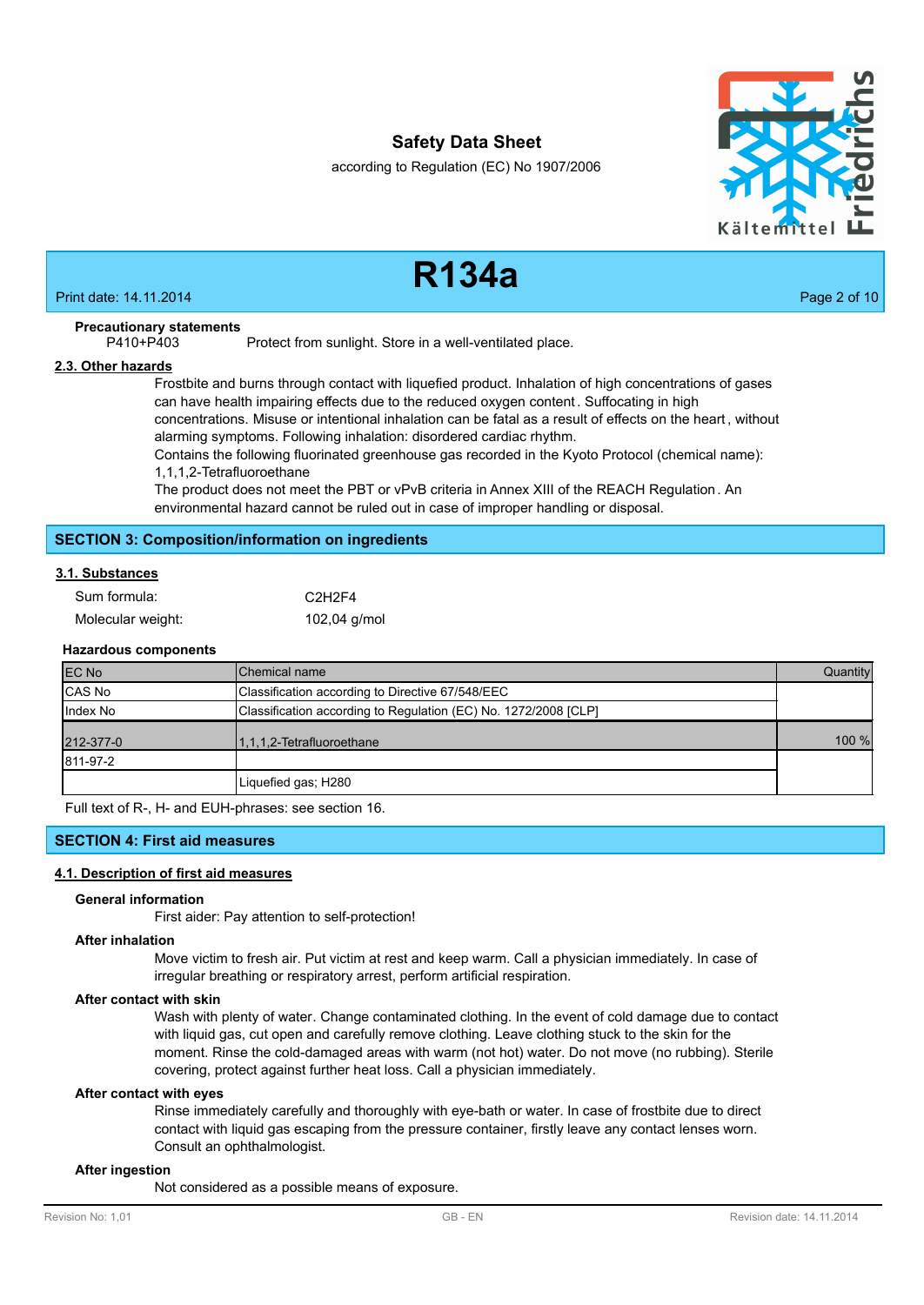according to Regulation (EC) No 1907/2006



**R134a**

#### Print date: 14.11.2014 **Page 3 of 10**

#### **4.2. Most important symptoms and effects, both acute and delayed**

Frostbite and burns through contact with liquefied product. On inhalation of the concentrated gas: oxygen deficiency. Misuse or intentional inhalation can be fatal as a result of effects on the heart , without alarming symptoms. May cause respiratory irritation. Possible irritation of eyes and skin. Symptoms in the event of large scale exposure: unconsciousness, difficulty in breathing, agitation, headache, nausea, drowsiness, dizziness. disordered cardiac rhythm.

## **4.3. Indication of any immediate medical attention and special treatment needed**

Treat symptomatically. To supervise the blood circulation. Do not give adrenaline or other stimulants.

## **SECTION 5: Firefighting measures**

#### **5.1. Extinguishing media**

#### **Suitable extinguishing media**

Co-ordinate fire-fighting measures to the fire surroundings.

Water fog. alcohol resistant foam. Dry extinguishing powder. Carbon dioxide.

#### **Unsuitable extinguishing media**

none known

## **5.2. Special hazards arising from the substance or mixture**

This coolant is not flammable under normal conditions. Certain coolant/air mixtures can be flammable under increased pressure. Certain HFC mixtures and chlorine can be flammable and react with one another under certain conditions. Heating causes rise in pressure with risk of bursting. In case of fire may be liberated: Carbon dioxide. Carbon monoxide. Halogen hydride. Pyrolysis products containing fluorine.

#### **5.3. Advice for firefighters**

In case of fire: Wear self-contained breathing apparatus. Full protective suit.

## **Additional information**

Use water spray jet to protect personnel and to cool endangered containers.

## **SECTION 6: Accidental release measures**

#### **6.1. Personal precautions, protective equipment and emergency procedures**

Remove all sources of ignition. Provide adequate ventilation.

Clear the area. Keep away from unprotected people. Keep upwind.

#### **6.2. Environmental precautions**

Avoid environmental exposure. If possible, stop the escape of gas. Do not allow to enter into surface water or drains. Do not allow to enter into soil/subsoil. Do not allow to enter underground levels or inspection pits as vapours can generate a suffocating atmosphere .

## **6.3. Methods and material for containment and cleaning up**

Ventilate affected area.

#### **6.4. Reference to other sections**

For required personal protective equipment see section 8. Disposal in accordance with section 13.

## **SECTION 7: Handling and storage**

#### **7.1. Precautions for safe handling**

#### **Advice on safe handling**

Use only in well-ventilated areas. Vapours are heavier than air and will spread at floor level. Do not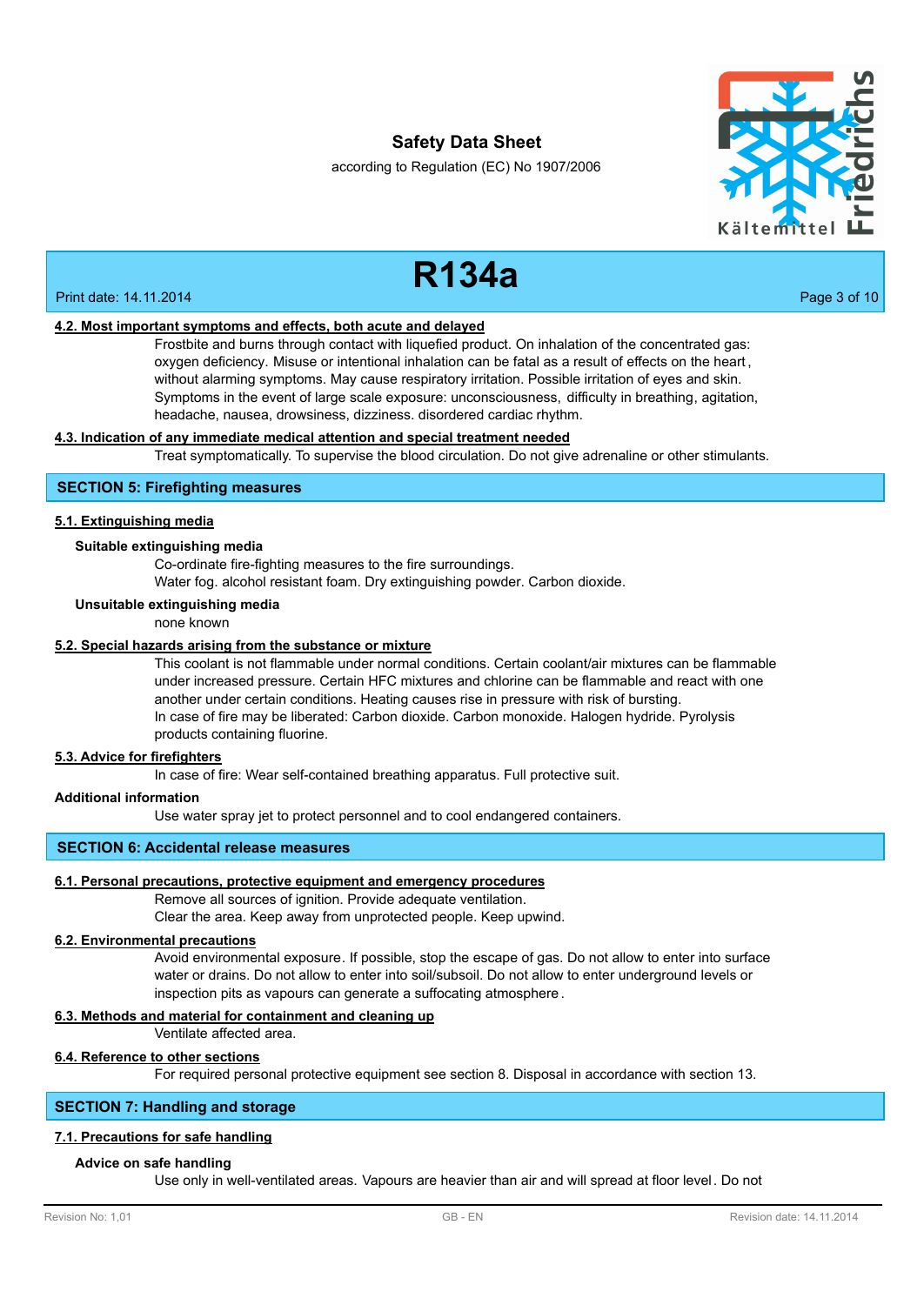according to Regulation (EC) No 1907/2006



#### Print date: 14.11.2014 **Page 4 of 10**

**R134a**

## breathe gas/vapour. Avoid contact with skin, eyes and clothes.

Transfer and handle product only in closed systems. Take precautionary measures against static discharge. Ground/bond container and receiving equipment. Use only antistatically equipped (spark-free) tools. Protect pressurised gas bottles against overturning. The ventilation protection equipment, valve closing nut or the valve plug (if applicable) must be mounted correctly. Open valves slowly to avoid pressure surges. Prevent backflow into the gas container. No water in the gas container, allow access to valves, flange and other parts of equipment.

## **Advice on protection against fire and explosion**

Keep away from sources of ignition. - No smoking. Take precautionary measures against static discharge.

This coolant is not flammable under normal conditions. Certain coolant/air mixtures can be flammable under increased pressure. Certain HFC mixtures and chlorine can be flammable and react with one another under certain conditions.

#### **7.2. Conditions for safe storage, including any incompatibilities**

#### **Requirements for storage rooms and vessels**

Keep container tightly closed. Keep in a cool, well-ventilated place. Keep away from sources of ignition. - No smoking. Avoid heating. Protect against direct sunlight.

#### **Advice on storage compatibility**

Do not store together with: self-igniting, flammable, explosive, infectious, radioactive, toxic, oxidising substances

#### **Further information on storage conditions**

Protect pressurised gas bottles against overturning. The ventilation protection equipment, valve closing nut or the valve plug (if applicable) must be mounted correctly. storage temperature: <50°C

## **7.3. Specific end use(s)**

Coolants for transport refrigeration systems, other commercial refrigeration units, household refrigerators and deep freezers.

## **SECTION 8: Exposure controls/personal protection**

#### **8.1. Control parameters**

#### **Exposure limits (EH40)**

| CAS No | Substance                                     | ppm   | mq/m <sup>3</sup> | fibres/mll | Category      | Origin |
|--------|-----------------------------------------------|-------|-------------------|------------|---------------|--------|
|        | 811-97-2 1,1,1,2-Tetrafluoroethane (HFC 134a) | 1000l | 4240              |            | TWA(8 h)      | WEL    |
|        |                                               |       |                   |            | STEL (15 min) | WEL    |

# **Additional advice on limit values**

1,1,1,2-Tetrafluoroethane DNEL worker: 13936 mg/m^3 (Exposure route: inhalation.) DNEL Consumer: 2476 mg/m^3 (Exposure route: inhalation.) PNEC: 0,1 mg/l (fresh water) PNEC: 0,01 mg/l (seawater) PNEC: 1 mg/l (Water.) PNEC: 0,75 mg/kg TW (fresh water sediment) PNEC: 73 mg/l (Water., wastewater treatment plant)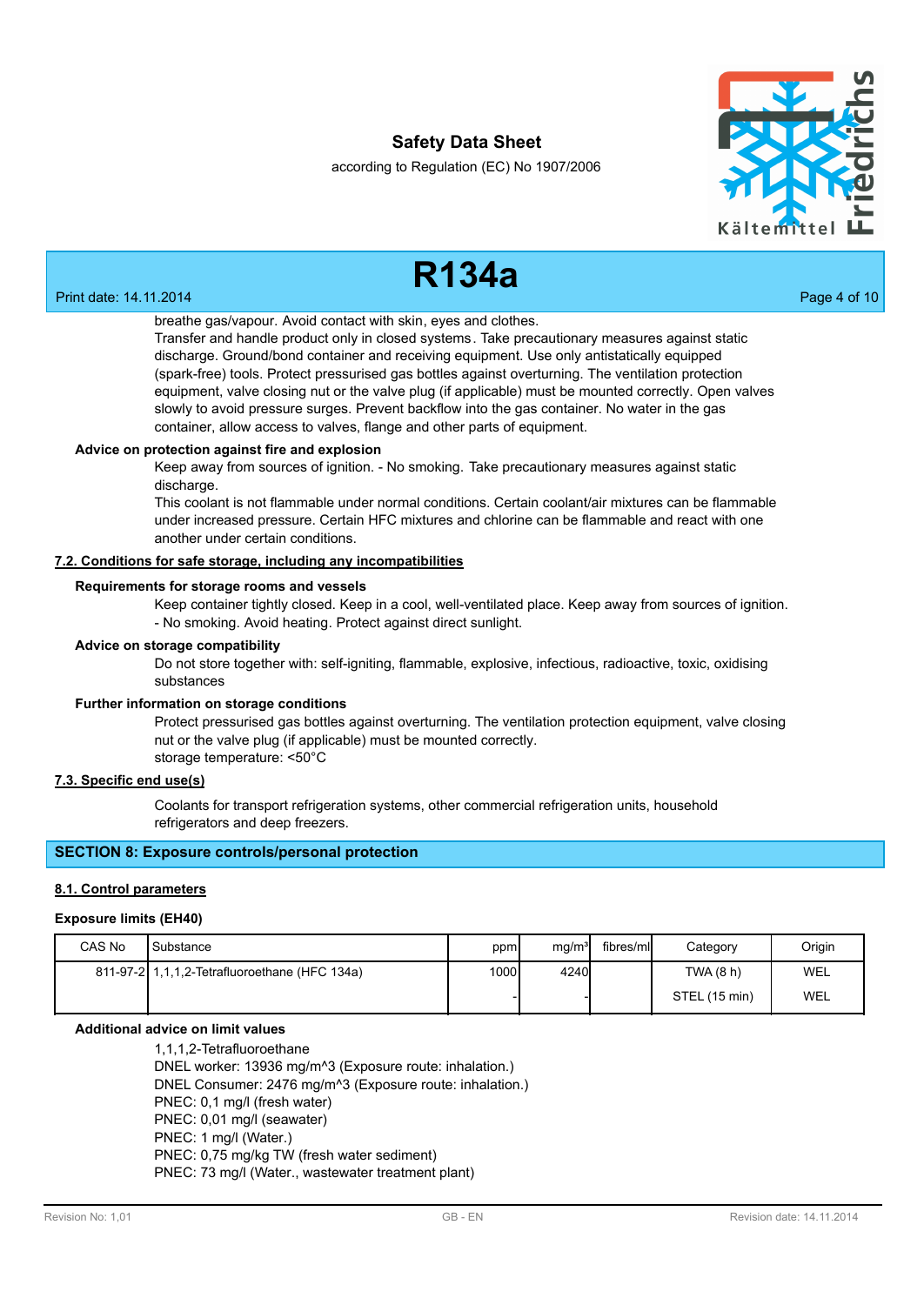according to Regulation (EC) No 1907/2006



# **R134a**

Print date: 14.11.2014 **Page 5 of 10** 

## **8.2. Exposure controls**

#### **Appropriate engineering controls**

Provide adequate ventilation as well as local exhaustion at critical locations. If technical exhaust or ventilation measures are not possible or insufficient, respiratory protection must be worn.

#### **Protective and hygiene measures**

Change contaminated clothing. Wash hands before breaks and after work. When using do not eat or drink. When using do not smoke.

## **Eye/face protection**

Use framed glasses with side shields. Wear additional facial protection if facial contact with this substance is possible through splashing, spraying or material in the air.

#### **Hand protection**

Use leather gloves to protect against injuries in handling compressed gas cylinders and against frostbite from rapidly expanding gas.

#### **Skin protection**

Safety boots with steel toecap. Work clothing covering the entire body.

#### **Respiratory protection**

Only required in exceptional situations, e.g. in case of inadvertent release of substances, for maintenance work in storage containers or in case of fire: Protective respiration apparatus not using surrounding air (breathing apparatus) (DIN EN 133).

## **SECTION 9: Physical and chemical properties**

## **9.1. Information on basic physical and chemical properties**

| Physical state: | gaseous, pressure liquefied |
|-----------------|-----------------------------|
| Colour:         | colourless                  |
| Odour:          | like: Ether                 |

|                                                  |                   | <b>Test method</b> |
|--------------------------------------------------|-------------------|--------------------|
| pH-Value:                                        | neutral           |                    |
| Changes in the physical state                    |                   |                    |
| Melting point:                                   | No data available |                    |
| Initial boiling point and boiling range:         | $-26 °C$          |                    |
| Sublimation point:                               | No data available |                    |
| Softening point:                                 | No data available |                    |
| Freezing point::                                 | -108 $^{\circ}$ C |                    |
| Flash point:                                     | non flammable     |                    |
| <b>Flammability</b>                              |                   |                    |
| Solid:                                           | not applicable    |                    |
| Gas:                                             | No data available |                    |
| <b>Explosive properties</b><br>No data available |                   |                    |
| Lower explosion limits:                          | not applicable    |                    |
| Upper explosion limits:                          | not applicable    |                    |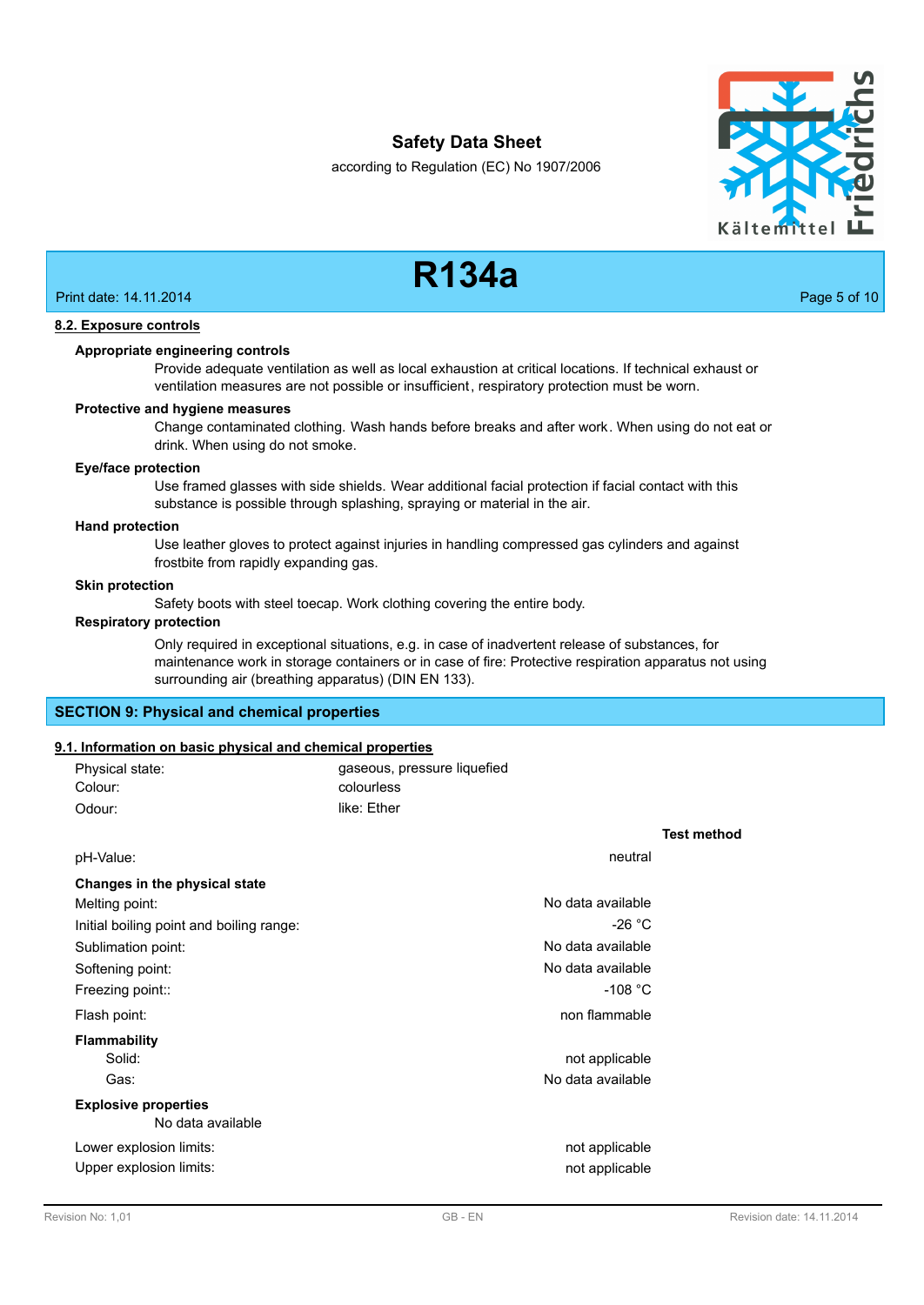according to Regulation (EC) No 1907/2006



|                                                   | <b>R134a</b>      |              |
|---------------------------------------------------|-------------------|--------------|
| Print date: 14.11.2014                            |                   | Page 6 of 10 |
| Ignition temperature:                             | No data available |              |
| <b>Auto-ignition temperature</b>                  |                   |              |
| Solid:                                            | not applicable    |              |
| Gas:                                              | 743 °C            |              |
| Decomposition temperature:                        | No data available |              |
| <b>Oxidizing properties</b><br>No data available  |                   |              |
| Vapour pressure:<br>(at 25 $^{\circ}$ C)          | 5740 hPa          |              |
| Density:                                          | No data available |              |
| Bulk density:                                     | not applicable    |              |
| Water solubility:<br>(at 25 $^{\circ}$ C)         | $1$ g/L           |              |
| Solubility in other solvents<br>No data available |                   |              |
| Partition coefficient:                            | 1,06              |              |
| Viscosity / dynamic:                              | No data available |              |
| Vapour density:<br>(at 20 $^{\circ}$ C)           | 4,24              |              |
| Evaporation rate:                                 | not determined    |              |
| 9.2. Other information                            |                   |              |
| No further information available.                 |                   |              |

#### **SECTION 10: Stability and reactivity**

#### **10.1. Reactivity**

No dangerous reactivity under regular conditions. Decomposes on heating.

## **10.2. Chemical stability**

The product is stable under regular conditions.

#### **10.3. Possibility of hazardous reactions**

Reacts with : Alkali metals. Alkaline earth metals. Metallic salts in powder form. Metals in powder form.

#### **10.4. Conditions to avoid**

Avoid having contact with excessive heat, open flames, sparks or sources of ignition. This coolant is not flammable under normal conditions. Certain coolant/air mixtures can be flammable under increased pressure. Certain HFC mixtures and chlorine can be flammable and react with one another under certain conditions.

#### **10.5. Incompatible materials**

Alkali metals. Alkaline earth metals. Metallic salts in powder form. Metals in powder form.

#### **10.6. Hazardous decomposition products**

Carbon dioxide. Carbon monoxide. Carbonyl halogenides. Fluorhydric acid. Fluorines-carbon-hydrogens.

#### **SECTION 11: Toxicological information**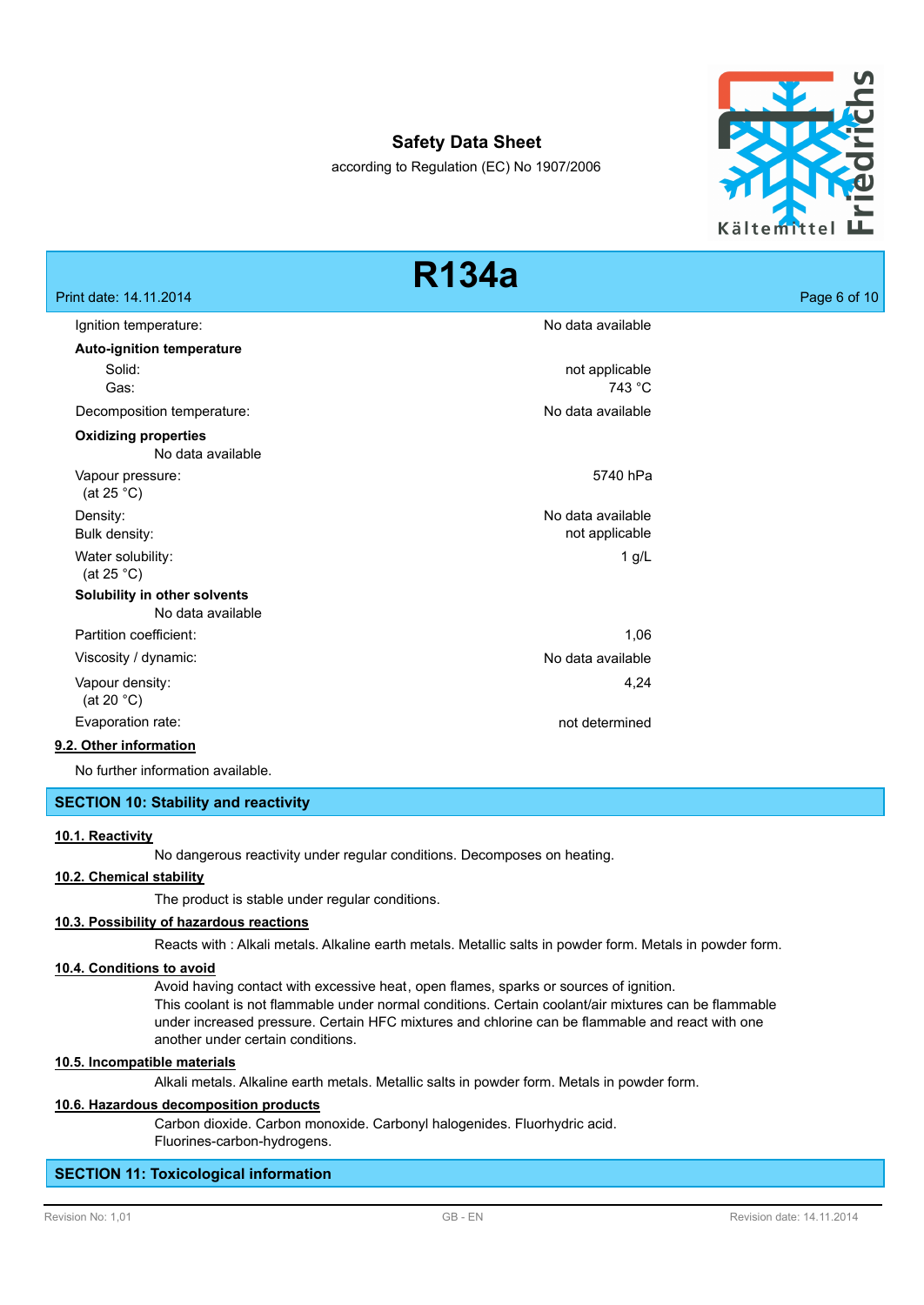according to Regulation (EC) No 1907/2006



# **R134a**

Print date: 14.11.2014 **Page 7 of 10** 

#### **11.1. Information on toxicological effects**

**Acute toxicity**

1,1,1,2-Tetrafluoroethane Acute toxicity (inhalant): 567.000 ppm (4h; Species: Rat) LOAEC: 75.000 ppm (Species: Dog.; Heart sensitisation)

NOAEC: 50.000 ppm (Species: Dog.; Heart sensitisation)

#### **Irritation and corrosivity**

Irritant effect on the eye: none known Irritant effect on the skin: none known

#### **Sensitising effects**

Respiratory or skin sensitisation: No data available

**STOT-single exposure**

No data available

#### **Severe effects after repeated or prolonged exposure**

No evidence is available from animal testing of serious effects after repeated or prolonged exposure .

#### **Carcinogenic/mutagenic/toxic effects for reproduction**

No CMR characteristics known.

#### **Further information**

Can cause frostbite. Suffocating in high concentrations.

## **SECTION 12: Ecological information**

## **12.1. Toxicity**

Acute fish toxicity: LC50: / 96h / Oncorhynchus mykiss (Rainbow trout): 450 mg/l Acute Daphnia toxicity: LC50: / 48h / Daphnia magna: 980 mg/l Algae toxicity: LC50: / 72h / algae: >118 mg/l (medium: structurally similar substances)

## **12.2. Persistence and degradability**

3% / 28d - Not easily bio-degradable (according to OECD-criteria).

#### **12.3. Bioaccumulative potential**

No indication of bioaccumulation potential.

#### **12.4. Mobility in soil**

No data available.

## **12.5. Results of PBT and vPvB assessment**

This substance does not meet the criteria for classification as PBT or vPvB.

#### **12.6. Other adverse effects**

Global Warming potential (GWP): 1430 The product does not decompose ozone.

#### **SECTION 13: Disposal considerations**

#### **13.1. Waste treatment methods**

#### **Advice on disposal**

Dispose of waste according to applicable legislation. Reclaim and reprocess.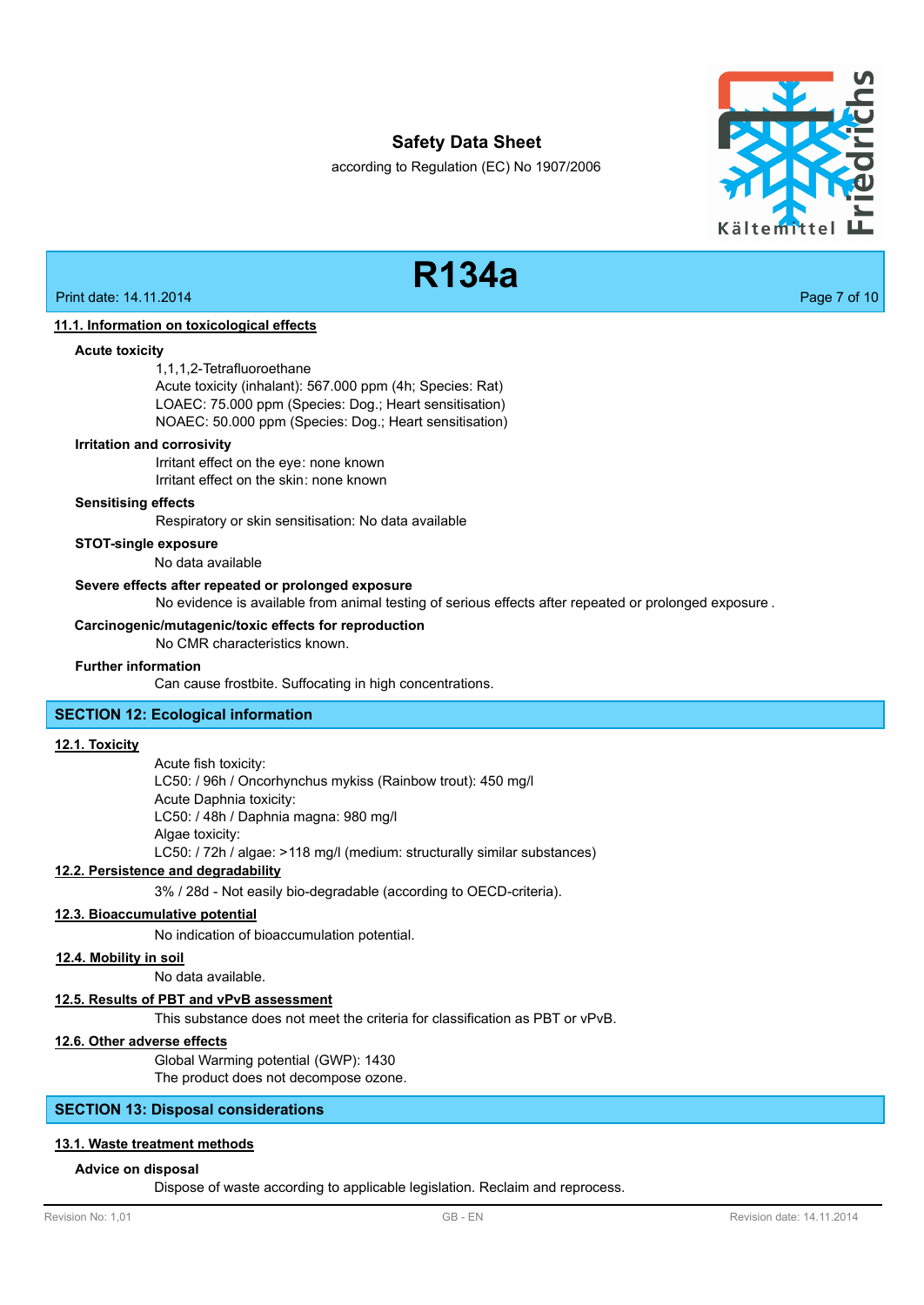according to Regulation (EC) No 1907/2006



|                                                                                                                                           | <b>R134a</b>                                                                                                                                                                  |              |
|-------------------------------------------------------------------------------------------------------------------------------------------|-------------------------------------------------------------------------------------------------------------------------------------------------------------------------------|--------------|
| Print date: 14.11.2014                                                                                                                    |                                                                                                                                                                               | Page 8 of 10 |
| Waste disposal number of waste from residues/unused products<br>140601<br>Classified as hazardous waste.<br><b>Contaminated packaging</b> | WASTE ORGANIC SOLVENTS, REFRIGERANTS AND PROPELLANTS (except 07 and 08); waste<br>organic solvents, refrigerants and foam/aerosol propellants; chlorofluorocarbons, HCFC, HFC |              |
|                                                                                                                                           | Transportable pressure equipment (empty, residual pressure): return to the supplier/manufacturer.                                                                             |              |
| <b>SECTION 14: Transport information</b>                                                                                                  |                                                                                                                                                                               |              |
| Land transport (ADR/RID)                                                                                                                  |                                                                                                                                                                               |              |
| 14.1. UN number:                                                                                                                          | UN3159                                                                                                                                                                        |              |
| 14.2. UN proper shipping name:                                                                                                            | 1,1,1,2-TETRAFLUOROETHANE (REFRIGERANT GAS R 134a)                                                                                                                            |              |
| 14.3. Transport hazard class(es):                                                                                                         | 2                                                                                                                                                                             |              |
| 14.4. Packing group:                                                                                                                      |                                                                                                                                                                               |              |
| Hazard label:                                                                                                                             | 2.2                                                                                                                                                                           |              |
|                                                                                                                                           |                                                                                                                                                                               |              |
| Classification code:                                                                                                                      | 2A                                                                                                                                                                            |              |
| Limited quantity:                                                                                                                         | 120 mL                                                                                                                                                                        |              |
| Transport category:<br>Hazard No:                                                                                                         | 3<br>20                                                                                                                                                                       |              |
| Tunnel restriction code:                                                                                                                  | C/E                                                                                                                                                                           |              |
| Other applicable information (land transport)<br><b>Excepted Quantity: E1</b>                                                             |                                                                                                                                                                               |              |
| Inland waterways transport (ADN)                                                                                                          |                                                                                                                                                                               |              |
| 14.1. UN number:                                                                                                                          | UN3159                                                                                                                                                                        |              |
| 14.2. UN proper shipping name:                                                                                                            | 1,1,1,2-TETRAFLUOROETHANE (REFRIGERANT GAS R 134a)                                                                                                                            |              |
| 14.3. Transport hazard class(es):                                                                                                         | 2                                                                                                                                                                             |              |
| 14.4. Packing group:                                                                                                                      |                                                                                                                                                                               |              |
| Hazard label:                                                                                                                             | 2.2                                                                                                                                                                           |              |
|                                                                                                                                           |                                                                                                                                                                               |              |
| Classification code:                                                                                                                      | 2Α                                                                                                                                                                            |              |
| Limited quantity:                                                                                                                         | 120 mL                                                                                                                                                                        |              |
| Other applicable information (inland waterways transport)<br><b>Excepted Quantity: E1</b>                                                 |                                                                                                                                                                               |              |
| <b>Marine transport (IMDG)</b>                                                                                                            |                                                                                                                                                                               |              |
| 14.1. UN number:                                                                                                                          | <b>UN3159</b>                                                                                                                                                                 |              |
| 14.2. UN proper shipping name:                                                                                                            | 1,1,1,2-TETRAFLUOROETHANE (REFRIGERANT GAS R 134a)                                                                                                                            |              |
| 14.3. Transport hazard class(es):                                                                                                         | 2.2                                                                                                                                                                           |              |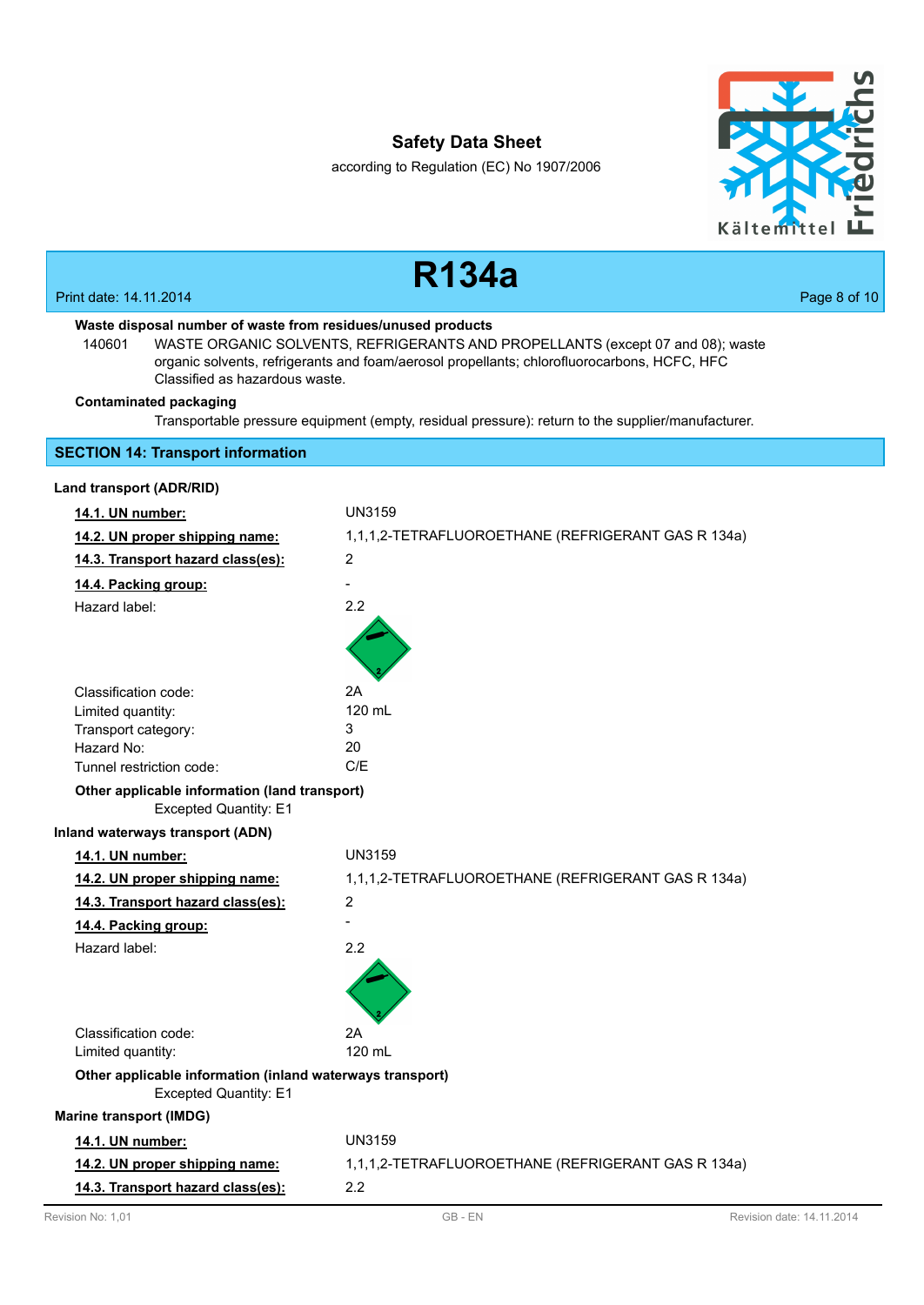according to Regulation (EC) No 1907/2006





Avoid environmental exposure.

#### **National regulatory information**